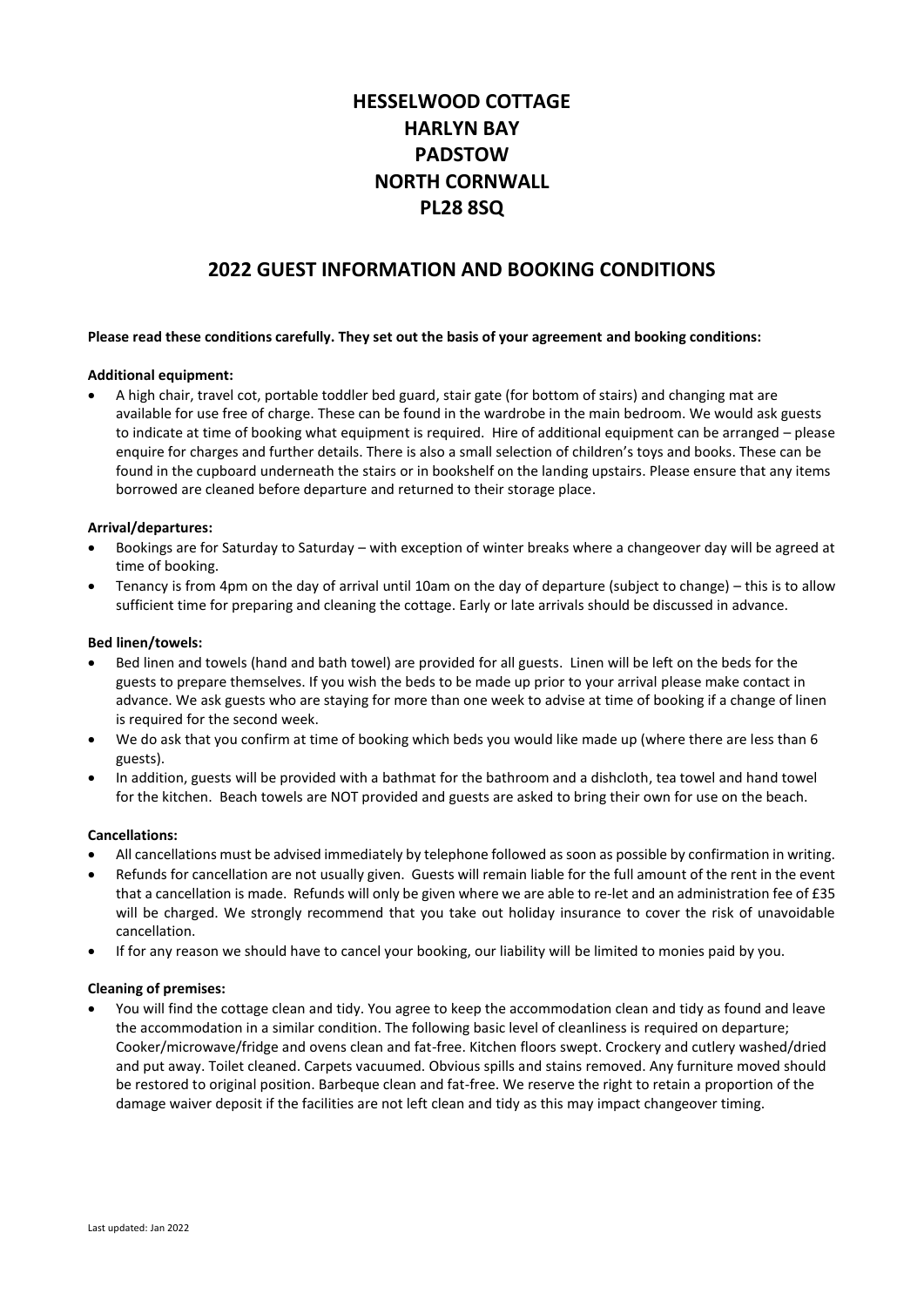• Please report any breakages or failure of equipment **IMMEDIATELY**, so it may be repaired as soon as possible. We will endeavour to manage any repair/breakage during your stay so that you are not disrupted in any way. This is only possible if you make us aware of any issues. Any breakages or damage must be reported and paid for by yourselves.

## **Customer service:**

• Every effort has been made to ensure that you have an enjoyable and memorable holiday. If however, you have any problem or cause for complaint it is essential that you contact us immediately to give us the chance to resolve it. We value your custom and want you return in the future! A guest book is available for those wishing to leave comment for future guests.

## **Damage waiver:**

We have introduced a damage waiver for guests. We ask that a refundable deposit of £100 is paid, 4 weeks before arrival at the same time that the final balance payment is made. The amount of £100 will be full refunded (either by cheque or bank transfer if preferred) following departure of the guests provided that the cottage has been left in a clean, presentable and tidy manner with no breakages.

## **Data protection:**

• In order to process your booking we need to use the information you provide such as name, address, etc. Proper security measures are in place to protect your information and we will not pass any information onto any third party.

## **Dogs:**

- For the comfort of other guests, dogs are **ONLY** permitted by prior arrangement and we reserve the right to decline a booking at any time (in particular during the months of July and August). There is a restriction of one dog – however, an additional dog may be allowed subject to certain conditions. An additional payment of £35 is required for each dog per week. An additional damage waiver deposit of £150 may be required (refundable). Dogs are permitted in the kitchen area **ONLY** and are **NOT** allowed in the dining room or lounge or upstairs.
- Dogs must be kept under control at **ALL** times and must be exercised off the premises where possible. At **NO** time should any dog be left alone in the cottage.
- Due consideration should be given to neighbours **AT ALL TIMES**.
- Owners are required to clean up after their dogs in all areas of the garden (including neighbouring garden areas) for health and safety reasons and in consideration of other guests. Dangerous dogs of any kind will **NOT** be tolerated. Respect should be given to neighbours in respect of noise/disruption.
- Dogs are welcome on Harlyn Bay beach but owners must ensure that they clean up after their dogs. This will safeguard others users of the beach and ensure it remains open in the future.

#### **Emergency contacts:**

- If you have any immediate issues please contact Lisa/John on 07496 015489.
- For maintenance issues, please contact Andy Reekie on 07970 548059.
- For domestic/housekeeping issues, please contact Julie Spicer on 07875 308633.

#### **Heating/fuel:**

• The cottage has a new oil central heating system and this is usually pre-programmed according to the weather conditions/time of year. A supply of logs is available from the coal bunker should guests wish to light the fire in the lounge and matches/firelighters can be found on the ledge above the kitchen door (out of easy reach). Please replace if running low for the benefit of other guests.

#### **Holiday insurance:**

• Cancellation insurance is recommended as the full rental will be payable in the event of a late cancellation if we are unable to re-let the property. You are recommended to take out suitable cover due to the risk of unavoidable cancellation.

#### **Keys:**

- The collection arrangements for the key will be confirmed at time of final confirmation.
- A charge may have to be made if any keys need replacing.
- If you have any problems with entering the cottage, please contact 07496 015489.